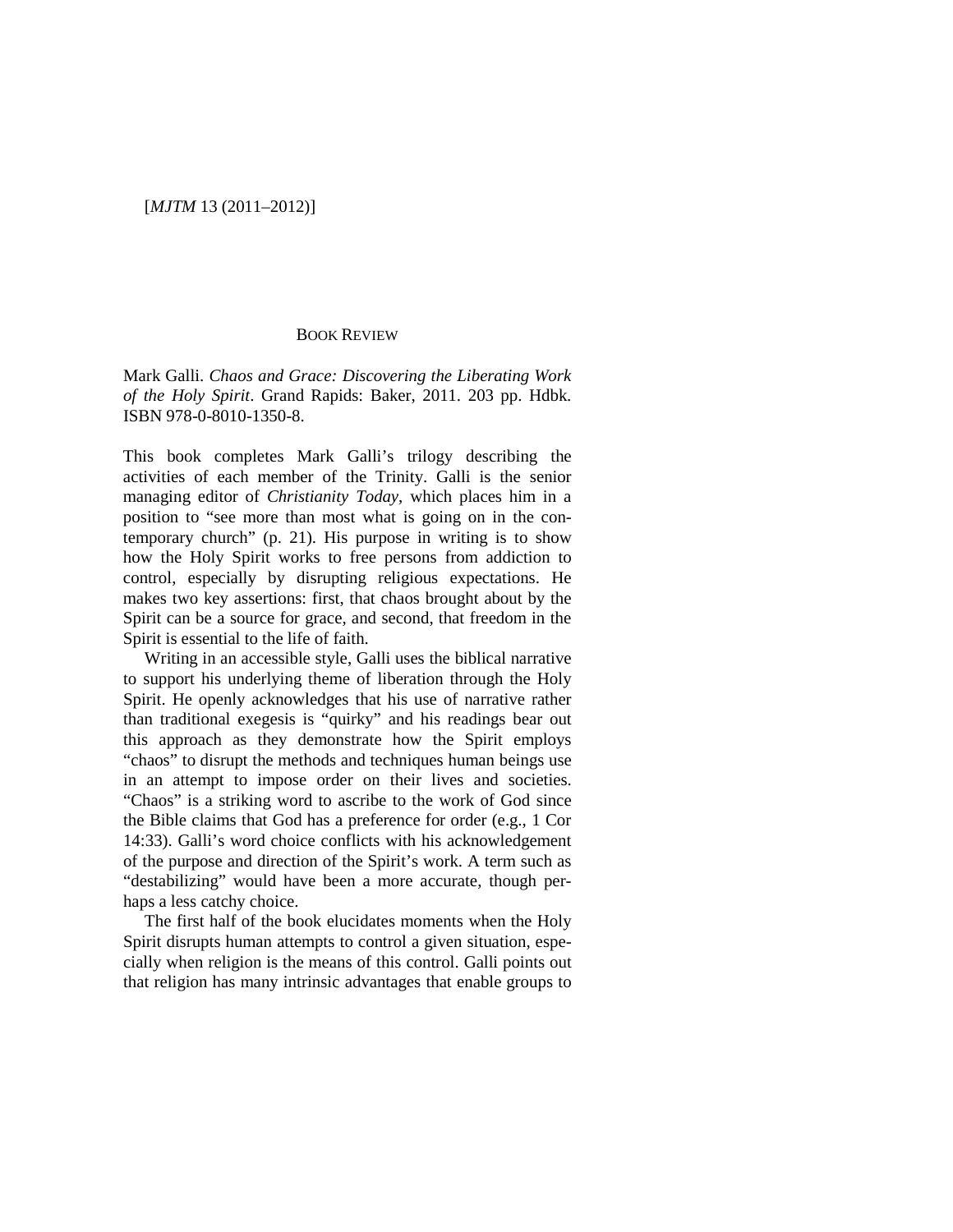## R2 *McMaster Journal of Theology and Ministry* 13

operate in cohesive ways and hence cannot be simply discarded, but hastens to add that religion is not the primary concern of the Holy Spirit. Indeed, he argues that the Spirit often subverts religion when it gets in the way of God's purposes.

Galli begins in the first chapter of Genesis with the Spirit of God brooding over the deep. Instead of the traditional exegesis of this passage that sees God bringing order to a formless chaos, he depicts the initial stage of creation as being calm, ordered, and tranquil before giving way to the chaos of creation. His reading supports his thesis, but it also gives the impression of eisegesis. This is unfortunate, since questionable interpretation at the outset could cast doubt on his interpretation of other passages.

Galli then takes a whirlwind tour of the Old Testament from Adam and Eve to Isaiah in order to illustrate a recurring theme of human addiction to power and control that God undermines again and again. His portrayal of the relationship between God and this human addiction sets the stage for the New Testament narratives about Jesus. Jesus, led by the Spirit, provocatively challenged the status quo.

The second half of the book engages with the book of Acts and church history to critique what Galli sees as a tendency for excessive control in the contemporary church. Sermons geared to the needs and wants of the audience, marketing, and the management practices of mega churches, among other things, are all held up as contemporary practices that can be used in controlling ways that leave little room for the operation of the Spirit. Galli resists both being hyper-critical of the church and offering formulaic solutions, reflecting how seriously he takes the implications of the freeing and disruptive work of the Spirit.

Woven into the discussion is the assertion that the freedom that comes from God is not about deal-making or guilt-ridden obligation. Instead, God's uncoerced love transforms the recipient into someone who desires to share that love in the same spirit of freedom. The practical implications of this include surrendering control to the Spirit and learning to love the church instead of attempting "to reform it or save it or control it in any way" (p. 180). He openly acknowledges that the freedom given by the